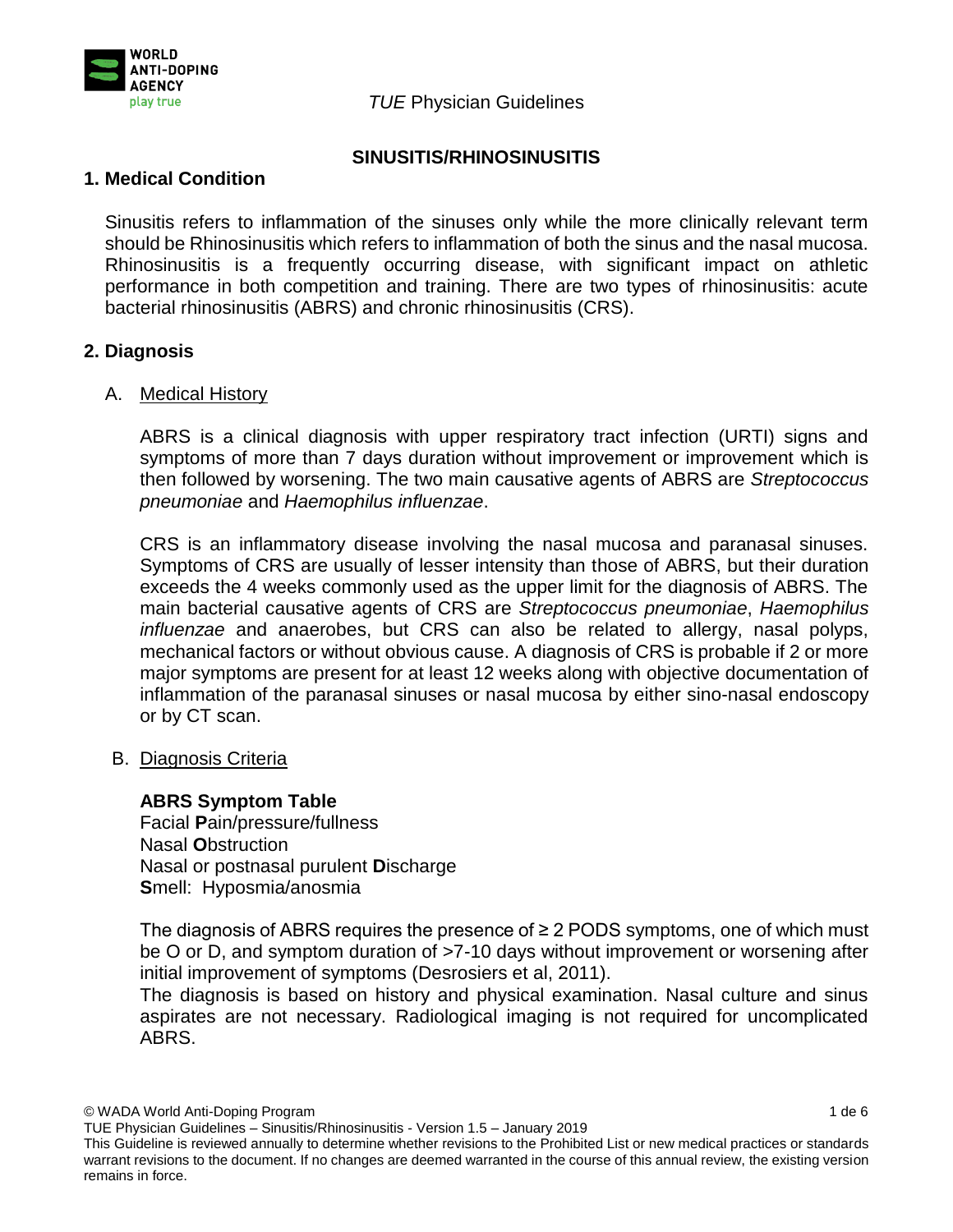

*TUE* Physician Guidelines Sinusitis/Rhinosinusitis

# **Chronic Rhinosinusitis (CRS)**

CRS is diagnosed on clinical grounds but must be confirmed with at least 1 objective finding on endoscopy or computed tomography (CT) scan.

# **CRS Symptom Control**

Facial **C**ongestion/fullness Facial **P**ain/pressure/fullness Nasal **O**bstruction Nasal purulence/discolored postnasal **D**ischarge **S**mell: Hyposmia/anosmia

A diagnosis requires at least 2 CPODS present for 8-12 weeks, plus documented inflammation of the paranasal sinuses or nasal mucosa. CRS is a clinical diagnosis and must be confirmed with at least 1 objective finding such as nasal purulent nasal polyposis, on endoscopy or sinus opacification on CT scan. Objective testing is necessary to rule out the differential diagnosis of migraine, dental abscesses, allergic rhinitis and atypical facial pain syndromes.

## **3. Good Medical Practice**

### General principles

For viral and bacterial rhinosinusitis of mild or moderate intensity, analgesics, topical intranasal glucocorticoids, and nasal saline irrigation may be used for symptomatic relief. Watchful waiting (without antibiotics) or initial antibiotic therapy for adults should be chosen depending of the evolution of symptoms. Patients with severe symptoms, or with underlying medical conditions conferring reduced immunity or an increased risk of complications (e.g., congestive heart failure) should be treated with antibiotics as part of initial management and also assessed for presence of complications.

Non-Prohibited Treatments

- Ensure adequate hydration.
- Antibiotics: First-line recommended therapy remains amoxicillin, which should be effective in most cases. For patients with an increased risk of resistance as suggested by antibiotic use within the past 3 months or symptoms unresponsive to treatment, second line therapy such as amoxicillin / clavulanate or doxycycline may be considered. Second line fluoroquinolones may be useful in cases of bacterial resistance or complication. However, these present an increased risk of tendonitis or achilles tendon rupture, particularly in patients receiving repeated courses, so these should be used with caution in competitive athletes. Anaerobe coverage in CRS is recommended.
- Intranasal glucocorticoids may help improve resolution rates and improve symptoms.
- Analgesics such as acetaminophen/paracetamol or non-steroidal anti-inflammatories may provide symptom relief.
- A few other oral decongestants are not prohibited (e.g. phenylephrine).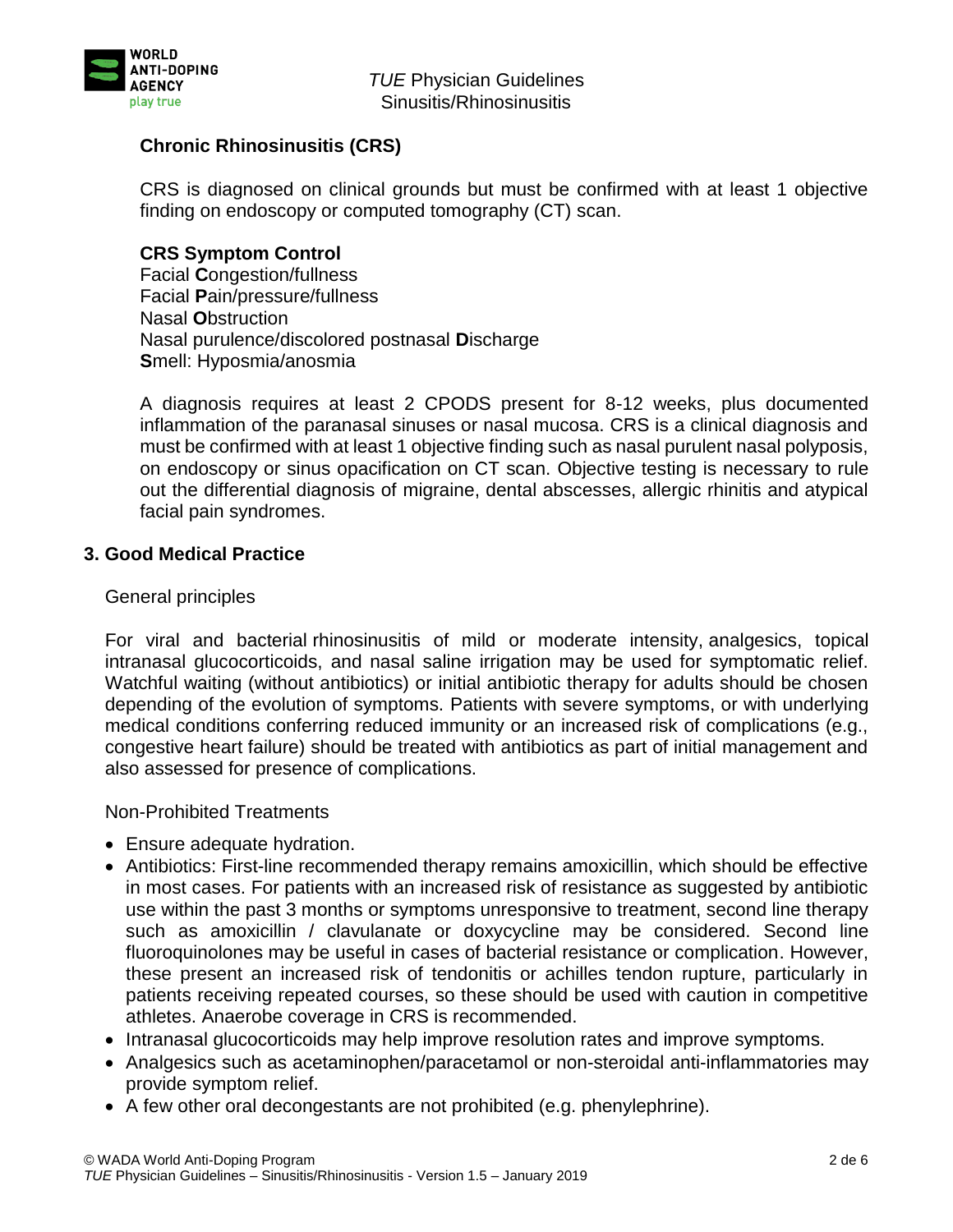

*TUE* Physician Guidelines Sinusitis/Rhinosinusitis

- Saline irrigation sprays or drops.
- Topical nasal decongestants formulations such as Xylometazoline or Oxymetazoline may also provide symptom relief.
- Mucolytics, anti-histamines and leukotriene modifiers may be helpful in CRS
- Referral to an otorhinolaryngologist (ENT surgeon) should occur if nasal polyps are present.
- Surgery may be beneficial and indicated for athletes who have failed medical therapy
- Allergy testing may be indicated for those athletes with CRS who may have an atopic component.

### **4. Prohibited treatments**

A. Pseudoephedrine:

The use of oral decongestant (pseudoephedrine) (PSE) and 1<sup>st</sup> generation (sedating) anti-histamine combination (if available) is mainly reserved for bouts of acute exacerbations of sinusitis. An athlete with well-managed CRS should not have a regular need for the administration of PSE. Please note that PSE is effectively prohibited "incompetition" only (see Caution below). A TUE is not required for out-of-competition use.

- Route: Oral
- Frequency: As indicated on the manufacturer's label.
- Antihistamine preparations are not prohibited
- Although each case must be judged individually, it would be highly unlikely for a TUE to ever be granted for supratherapeutic dosages of PSE as other reasonable treatment alternative exist.
- Recommended duration: Up to 4 weeks as needed for symptom control.

*CAUTION***:** Pseudoephedrine is prohibited in-competition at a urinary concentration above the threshold of 150μg/mL (as of January 1, 2010). The threshold level has been established based on the intake of therapeutic doses of PSE, defined as a maximum daily dose of 240mg PSE taken either as:

- ➢ 4 daily administrations (one every 4-6 hours) of a 60mg pill (or 2x30mg pills), or
- ➢ 2 daily administrations (one every 12 hours) of a 120mg pill (extended release), or
- ➢ 1 daily administration of a 240mg pill (extended release). The TUE application should demonstrate the presence of the condition as evidenced by history and physical examination in addition to failed trials of other non -prohibited substances.

Although rare, it is possible that the established threshold level may be reached by some individuals taking therapeutic dosages, particularly 6-20 hours after the extended release pill. Unless there is a TUE, WADA advises that athletes stop taking PSE pills 24 hours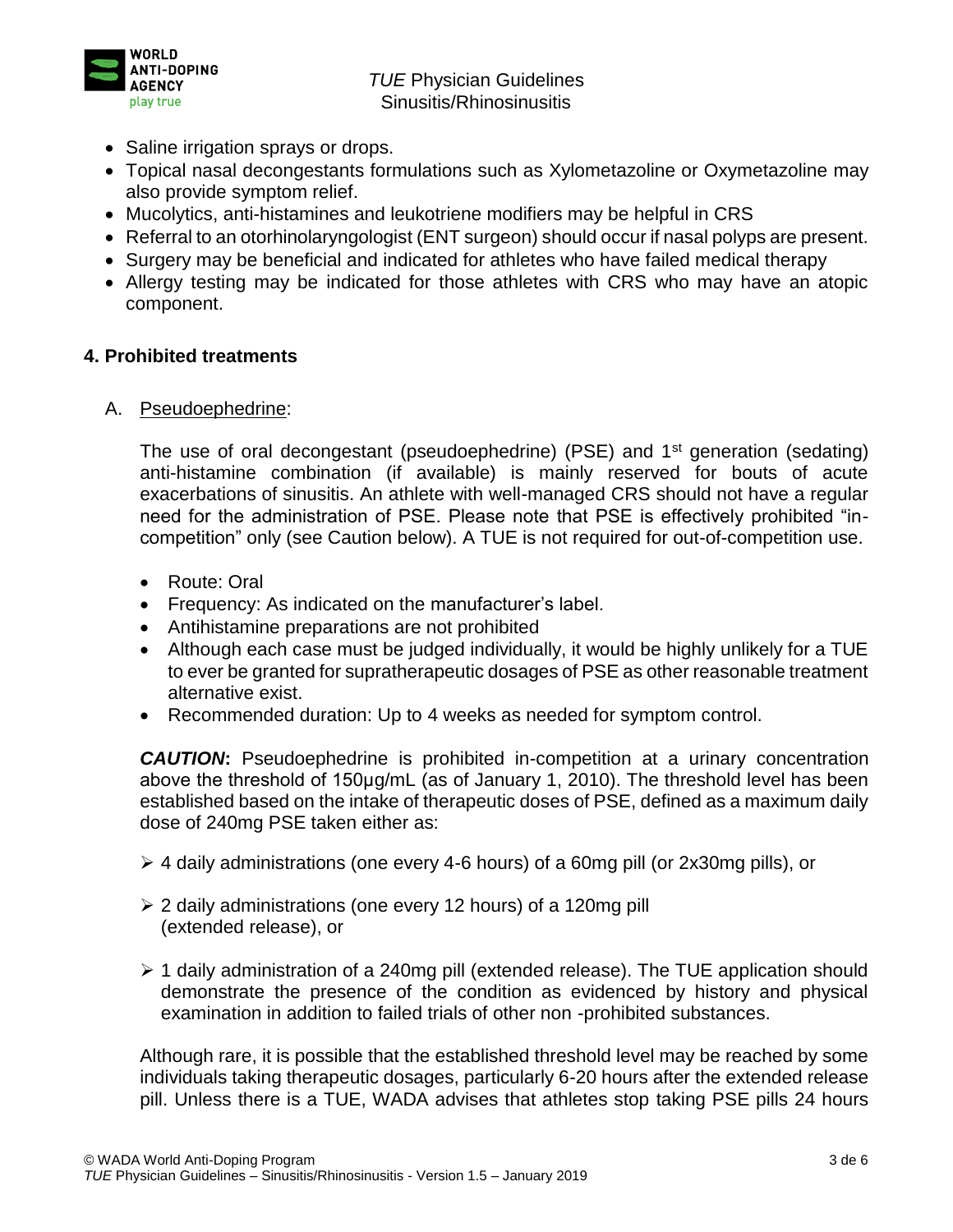

before the in-competition period**.** However, it is unlikely that an athlete would ever need to take supratherapeutic dosages and therefore need to request a TUE.

## B. Systemic Glucocorticoids (GCs)

A short course of oral preparations of GCs: (eg. prednisone 30-40 mg) may be necessary in chronic rhinosinusitis (with or without polyps) either for initial control and early disease management, or for the treatment of recurrences or exacerbations. Ongoing treatment with systemic GCs is rare unless complicated nasal polyposis is present.

Systemic (including oral) GCs are prohibited in-competition only.

- Route: Oral
- Frequency: OD (Daily)
- Recommended duration: short finite period of time such as 4-7 days.
- If treatment of a longer duration is required for nasal polyposis, a referral to an otorhinolaryngologist (ENT surgeon) should occur.
- TUE requirements: A TUE is required for use of oral glucocorticoids in-competition. The application should demonstrate a clear diagnosis of chronic rhinosinusitis.

#### **5. Consequences to Health if not treated**

Failure to treat sinusitis or a failed response to treatment can lead to chronic cough, orbital complications or intracranial neurological complications including blindness, ophthalmitis, meningitis, brain abscess, or osteomyelitis.

#### **6. Treatment Monitoring**

Treatment should be monitored by the treating physician to ensure efficacy of the treatment regimen. In situations where an athlete is self-treating with over-the-counter medications, the athlete should monitor their own symptoms and stop treatment once their symptoms have resolved, or as per the manufacturer's or physician's directions.

#### **7. TUE Validity and Recommended Review Process**

A TUE is required for the use of pseudoephedrine and for systemic glucocorticoids in competition only. As treatment of sinusitis tends to be short term, the TUE duration is also short in duration.

#### **8. Any Appropriate Cautionary Matters**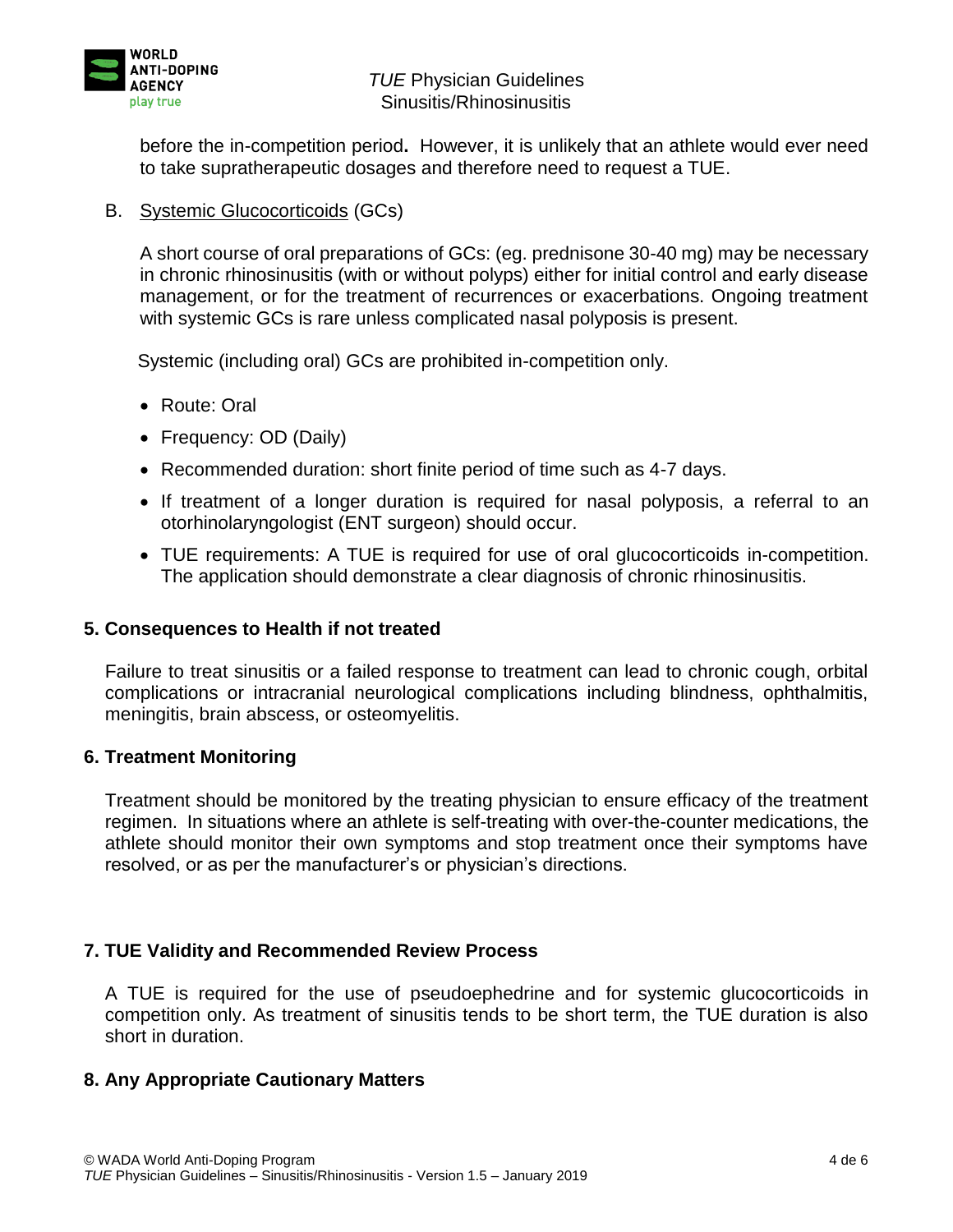

An athlete that fails to respond to therapy or with severe symptoms, should be referred to an otolaryngologist specialist for investigation of other underlying conditions. Warning symptoms and signs include:

- Unusual severe symptoms
- Systemic toxicity
- Altered mental status
- Severe headache
- Swelling of the face, orbit or change in visual acuity